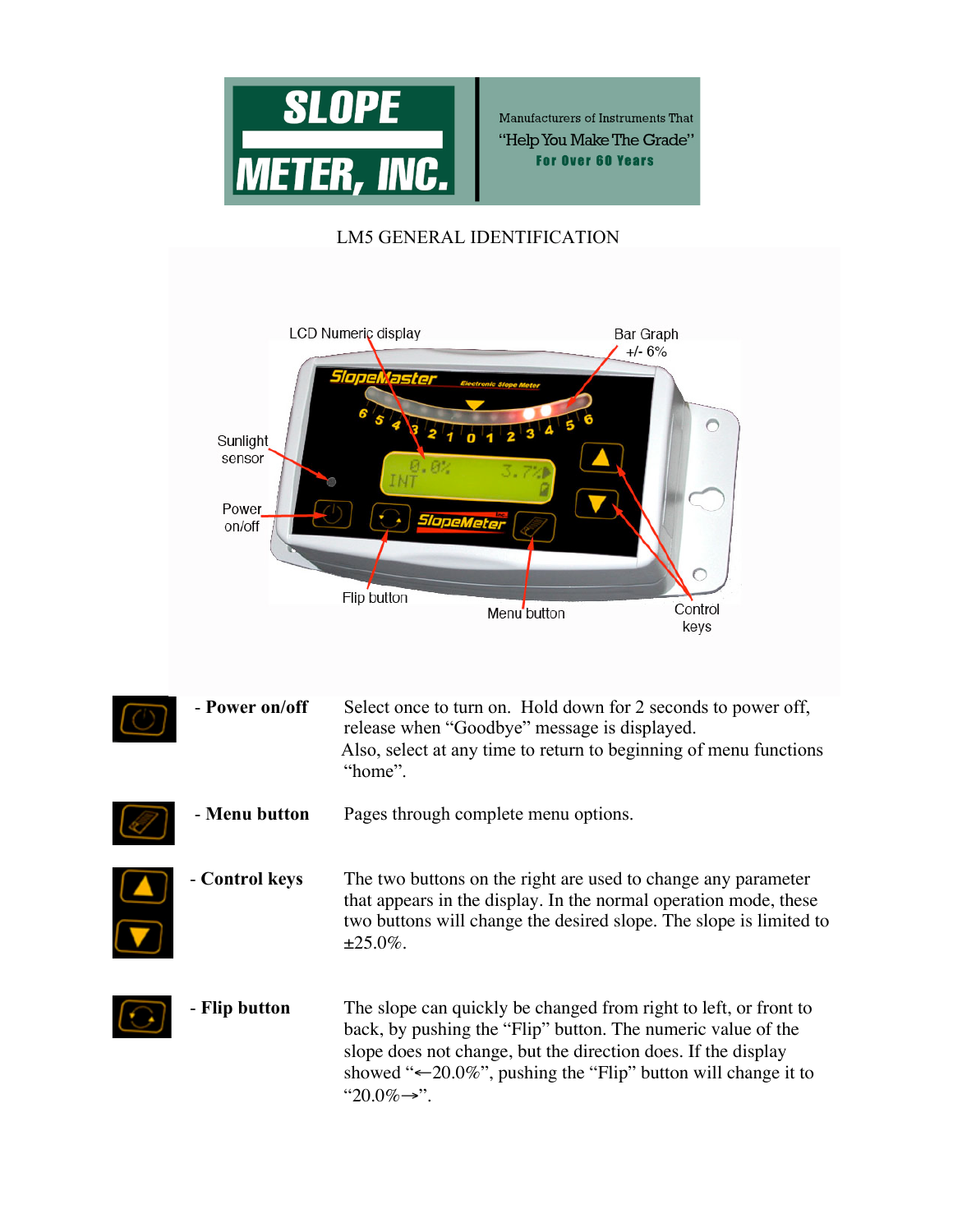## **LM5 Overview**

The LM5 can be operated as a standalone instrument. Complete with 4 alkaline "AA" batteries the LM5 will operate on full power for at least 3 days. The LCD panel back light does go out after 20 seconds when not in use in order to conserve energy. If using the LM5 with an external sensor it **must** be connected to an external battery.

## **Note: The LM5 is not programmed for auto shut-off. It is recommended user turn off the unit when not in use.**

The LM5 is also expandable to include a remote sensor. This sensor can be installed on moving parts such as blades, buckets and forks etc. depending on the application. The Menu will change to "EXT" when cable is connected.

| 0.1%<br><b>INT</b>         | 3.4%<br>100%              | When you first power up the LM5, the display will briefly<br>show the product version. Then the following; Desired grade<br>selection (top left) Real-time grade (top right) Internal vial<br>(INT) or External Sensor (EXT) and battery percentage (if<br>internal battery is being used)            |
|----------------------------|---------------------------|-------------------------------------------------------------------------------------------------------------------------------------------------------------------------------------------------------------------------------------------------------------------------------------------------------|
|                            |                           | Selecting the Menu button will allow the user to scroll thru the<br>various functions and features of the LM-5. Any changes<br>made to the menu items will be saved automatically when you<br>scroll thru to the next menu item                                                                       |
| Back Light Timer<br>Enable | <b>Next</b>               | The first menus item is for selecting the backlight<br>configuration. Select the Flip button to enable or disable the<br>backlight option. *Note: Battery life for time enabled is rated<br>for 200 hours and disabled 12 hours of battery life.<br>Select Next for following menu                    |
| Horn                       | <b>OFF</b><br><b>Next</b> | Using either arrow keys you can turn the Horn option on or<br>off.<br>Select Next for following menu                                                                                                                                                                                                  |
| <b>Alarm</b><br>Grade      | dead band<br>1.0%         | If horn is enabled the dead band grade settings can be<br>changed. Alarm will sound when you go past the dialed in<br>grade plus this offset. (ex. If grade setting is set at 0% and<br>dead band is set at 1.0% the alarm will sound at any grade<br>$+1\%$ and at any grade less than $-1\%$ slope) |
| Control axis<br>Cross      | <b>Next</b>               | This menu allows the user to indicate which sensor orientation<br>to use for their machine. There is 2 options either Cross<br>rotation (left and right) or Fwd/Back (front and back).                                                                                                                |

# **Menu Options**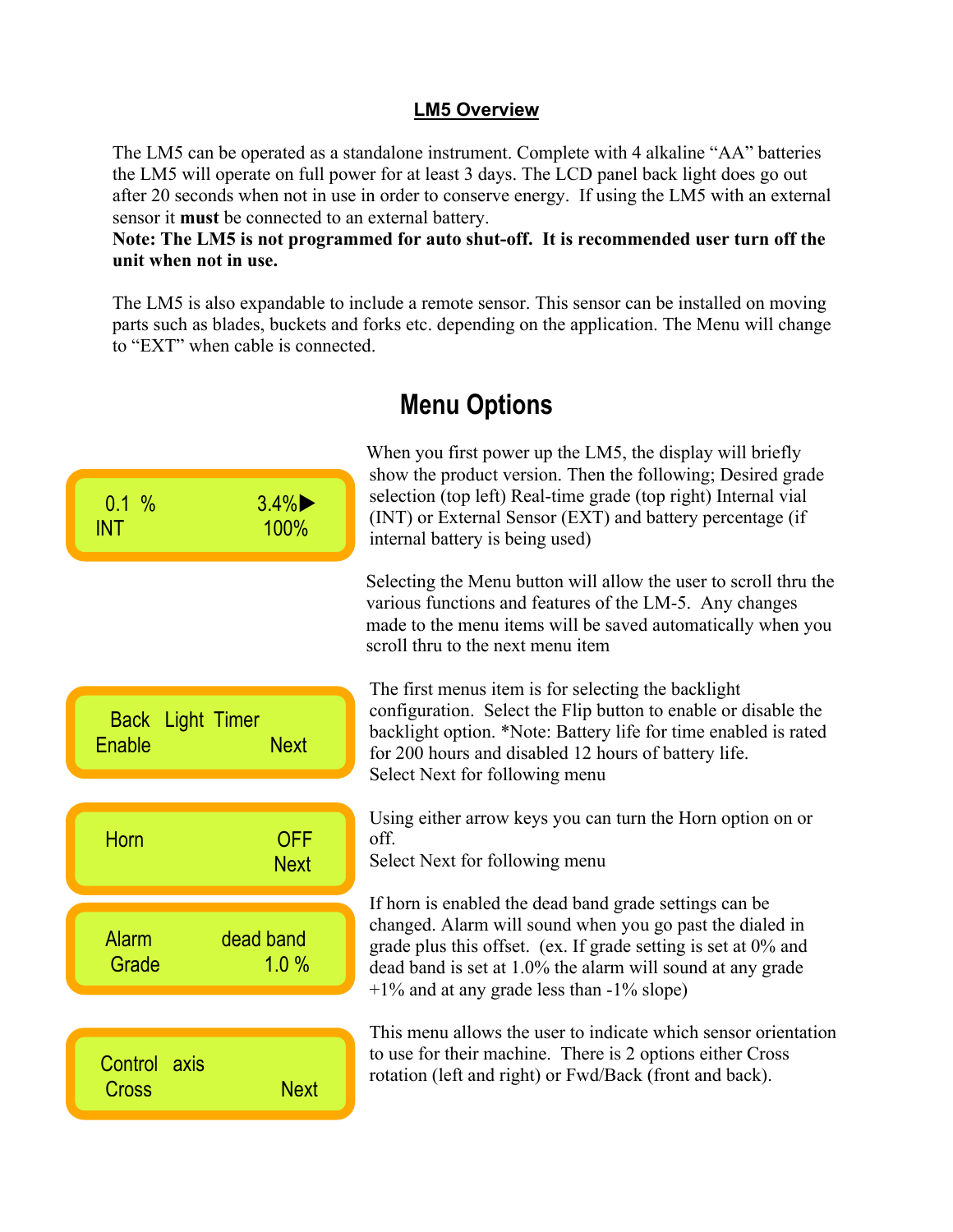| 2ero Cal .1<br>⋔<br><b>Next</b><br>$4.1\%$                    | This screen is required to calibrate the LM5 to the terrain slope<br>your equipment is situated on. This is described further under<br>the calibration part of the manual.                                                                                                                                        |
|---------------------------------------------------------------|-------------------------------------------------------------------------------------------------------------------------------------------------------------------------------------------------------------------------------------------------------------------------------------------------------------------|
| $Fast - -  - - - - - Slow$<br><b>Filtering</b><br><b>Next</b> | The LM-5 is designed with a fast response time. This fast<br>response also reflects machine acceleration. Either vibrations<br>or accelerations can cause erratic grade control.<br>To reduce these false signals, it will be necessary to 'slow<br>down' the sensor to some degree. Select the fastest filtering |
|                                                               | level that produces stable machine control.                                                                                                                                                                                                                                                                       |
| <b>English</b><br><b>Next</b>                                 | This is the language menu. By selecting the up arrow you have<br>the option to change to French language.                                                                                                                                                                                                         |
| LATEC Instr.<br>Inc<br>519235-4585<br><b>Next</b>             | Information splash service screen.                                                                                                                                                                                                                                                                                |
|                                                               | <b>Initial Set-up Screen</b>                                                                                                                                                                                                                                                                                      |

Sensor Emulation  $\triangleleft 6.7\%$  4.9%  $\blacktriangleright$ 

Sensor  $1 \rightarrow$  Forward **▲ 16.7% Next** 

G o o d b y e!

Back Light 150 Default Next

INT

INT

By selecting the power button and up arrow together the following menus are displayed.

The left number value shows the left/right slope to 0 grade ratio and the right value displays front/back percentage. This screen verifies that the vial has valid readings in regards to its zero position

This menu allows for orientation of the sensor in regards to the machines forward travel. When using an external sensor enter the number on the top of the sensor which is pointing in the forward travel of the machine. For internal sensors the configuration should be set to 1 - Forward. The menu defaults back to main screen after 15 seconds.

This screen allows for backlight brightness. Select up or down arrows to change. Select Default for factory setting. This screen will change back to main menu after 15 second.

Final menu screen. hold power off for 2 seconds to power off.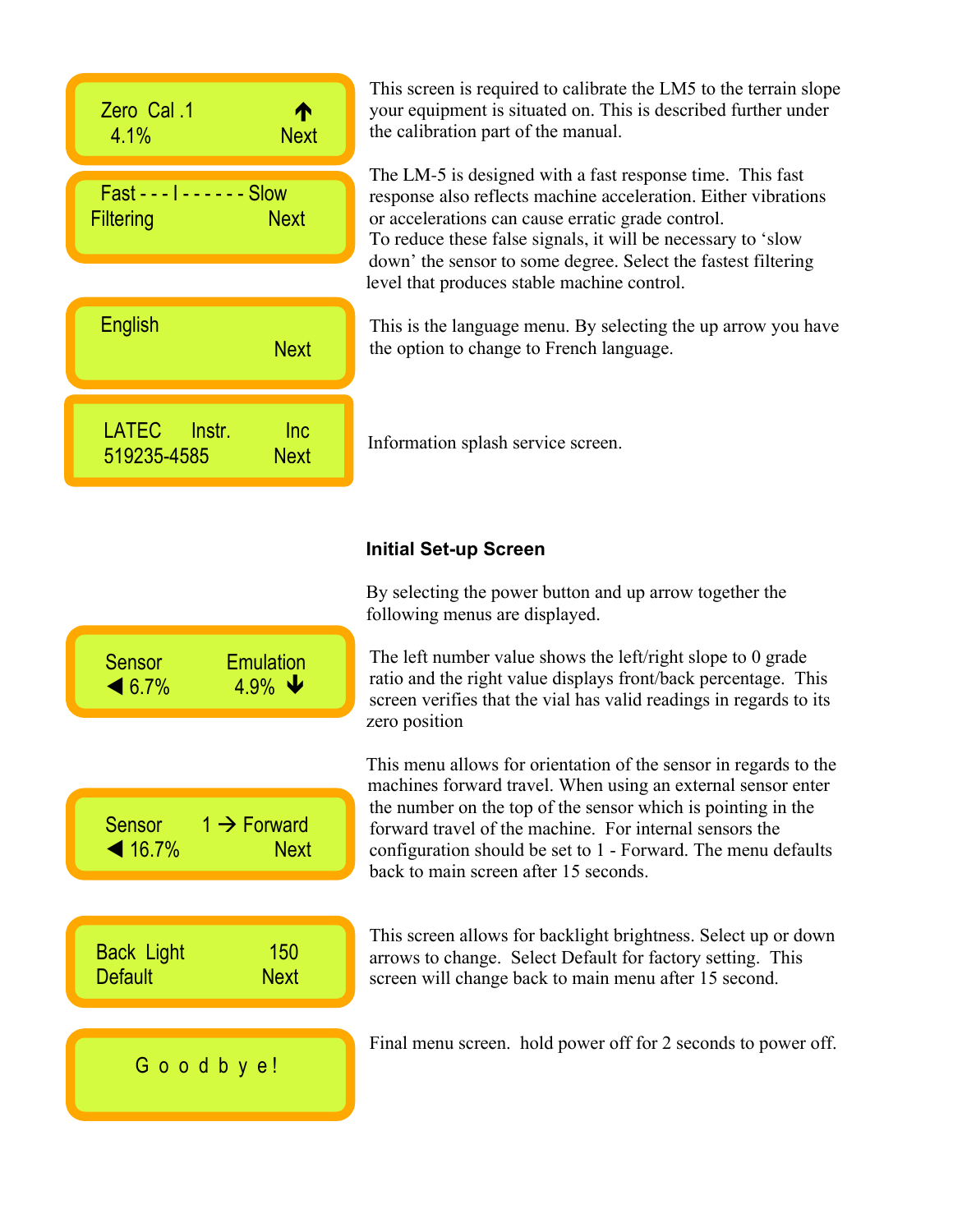# *Installation and Calibration*

The LM-5 has 2 options for calibration. Option 1 is used when the LM5 is being used as a stand alone unit with no external sensor. Option 2 is to be followed when an external sensor is being used. \*\*The unit must be recalibrated every time the orientation of the sensor is changed (ex. Forward/back to left/right)\*\*

**Option 1** – *the Stand alone unit*. The LM5 has an internal vial which gives the user grade readings from +25% to -25%. The control box must be mounted so it is perpendicular to the machines forward travel. The control box can be tilted to allow for easy viewing by the operator but this must be adjusted before calibration and cannot be re-adjusted, as this will affect the unit's calibration.



-Scroll thru the menu items to get to the Control axis

This menu allows the user to indicate which sensor orientation to use for their machine. There is 2 options either Cross rotation (left and right) or Fwd/Back (front

-Press the next button to move to the Zero cal screen. -Lower the blade so it is resting on the ground.

-Press the up arrow to store this position. The screen should change to Zero Cal 2.

-Turn the machine around 180˚ and rest the blade on the ground in the same location as marked previously. -Press the up arrow to store this position.

-Your LM5 is now calibrated to your machine.

**Option 2** – *the External sensor*. The LM5 has an external sensor option to give the user direct blade feedback in contrast to the position of the machine itself. For the external sensor to be activated the unit must be connected to external power (+12 - +30vdc) and have the sensor cable attached to the sensor and control box. When the external sensor is connected the display will show 'EXT' in the bottom left corner in contrast to the 'INT' displayed for the internal sensor.

## *Control box installation:*

To install the control box find an area in the cab which allows the users easy viewing of display and does not interfere with general use. Orientation of control box does not have an effect on calibration when using an external sensor.

## *Sensor Installation:*

1. Remove weldment bar from the Sensor Box using a 9/16" wrench

2. Clean off the surface where the Weldment bar will be welded, ensure the plate where the bar will be welded is flat and free of bumps.

3. Weld the bar onto the unit so that both holes are vertical. (The straighter the bar is installed the better).